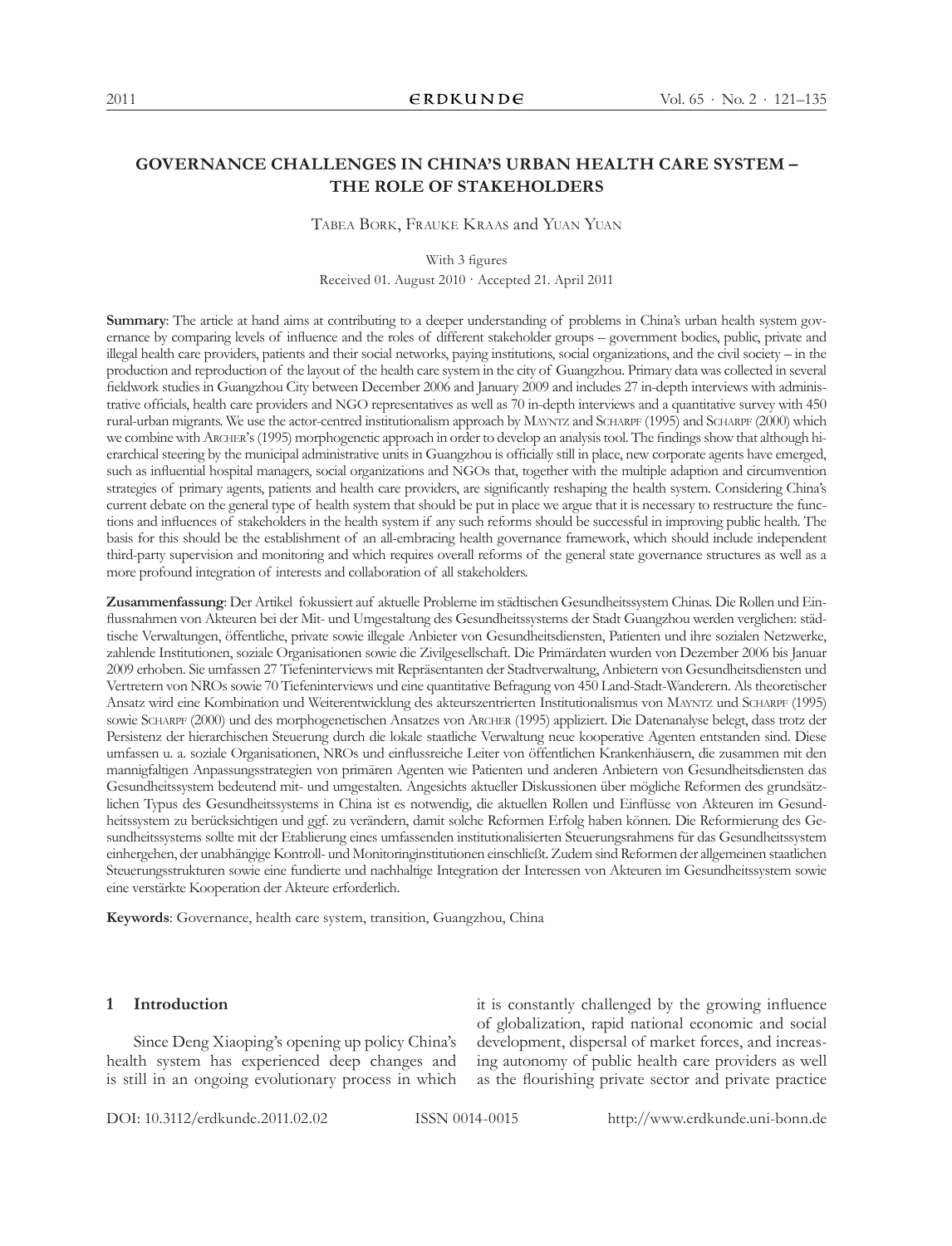(Dong and Phillips 2008; Ma et al. 2008; Tam 2010). These factors, combined with stepwise reforms of the health system, have led to the emergence of new and the transformation of old stakeholders as well as an overall shift in terms of the level of stakeholder influence and exertion of power within the governance network.

According to SIDDIQI et al. (2009), governance of the health system is currently the least well-understood aspect of health systems, and much more research is needed. This proves especially true in China, where rapid changes require a constant re-evaluation of past notions and open up new research questions and concerns. Only recently the number of publications dealing with governance issues in the health system has increased (e.g. Chan et al. 2009; Fang 2008; Gong 2006; Li 2006; Sun 2006; Xu 2004; Xu and Zhang 2006; Yang and Shi 2006). Hitherto, they have mainly focused either on the role of administration, planning and regulation, i.e. government, or on health care providers and their relationship to the government (e.g. Bian et al. 2003; Hou and Coyne 2008; Lim et al. 2004; Ramesh and Wu 2009; Xu and Zhang 2006; Yang and Shi 2006; Zheng et al. 2006).

A comprehensive comparison of stakeholder influences and the relationships between all stakeholder groups in the health system is lacking so far. The article at hand aims at contributing to a deeper understanding of problems in China's health system governance by comparing levels of influence and the roles of different stakeholder groups – government bodies, public, private and illegal health care providers, patients and their social networks, paying institutions, social organizations, and civil society – in the production and reproduction of the layout of the health care system in the city of Guangzhou. In the article at hand we developed and applied an analysis tool based on a combination of the actor-centered institutionalism approach by MAYNTZ and SCHARPF (1995) and SCHARPF (2000) and Archer's (1995) morphogenetic approach. Currently debated lines of reform are discussed in the light of the here presented results.

Within the frame of this article results from fieldwork in Guangzhou serve as an example. The capital of the southeastern province Guangdong is located in the Pearl River Delta (PRD), which became an open economic region in 1985 and consequentially experienced booming economic development, industrialization, in-migration and rapid urbanization, making it one of the most dynamic and fastest growing regions in the world. These accelerated developments and the need to adapt to the constantly changing circumstances posed huge challenges for the urban administrations in the PRD. This required flexibility and adaptation strategies from the diverse urban population groups. At the same time, new stakeholders emerged that started to have a say in fields that have formerly been dominated by the central state.

# **2 Theoretical approach and methodology**

Various meanings have been ascribed to the term governance (cf. for a discussion e.g. Benz and Dose 2010; Rhodes 1996). According to Biermann (2007, 328) the term governance denotes "new forms of regulation that differ from traditional hierarchical state activity and implies some form of self-regulation by societal actors, private-public cooperation in the solving of societal problems". In the field of health, these new forms of regulation are "adopted by a society to organize itself in the promotion and protection of the health of its population." (SIDDIQI et al. 2009, 14). In order to meet the central objectives of this article – i.e. to point out the different levels of influence and the roles of different stakeholders in Guangzhou's urban health care system – a framework has to be applied that is able to operationalize these objects of investigation.

For this purpose, we chose the actor-centered institutionalism approach of MAYNTZ and SCHARPF (1995) and Scharpf (2000) as a theoretical framework. They developed this approach as an analytical tool for investigating "governance and self-organization of complete societal subdomains" (MAYNTZ and SCHARPF 1995, 39, translated by the authors). They are based on the neo-institutional perspective, which has distanced itself from structuralist approaches – that emphasize the constraining nature of institutional mechanisms on organizational activities – since the late 1980s/early 1990s, turning to approaches that focus on the role of individuals and organizations in producing and reproducing the structures in which they act (cf. SCOTT 2008; Walgenbach and Meyer 2008). We combine this approach with Archer's (1995) morphogenetic approach, which provides a method for conceptualizing the general interplay of structure and different types of actors over time and space. In the case of both approaches we selectively focus on the basic frame of explanation and utilize key terms and concepts.<sup>1)</sup>

<sup>1)</sup> Not all details of both approaches are transferrable or relevant to our topic. For example, Archer's (1995) third cycle of morphogenesis – culture – and her stratified model of the people are not considered as they go beyond the matter analyzed in this article. SCHARPF's (2000) game theory is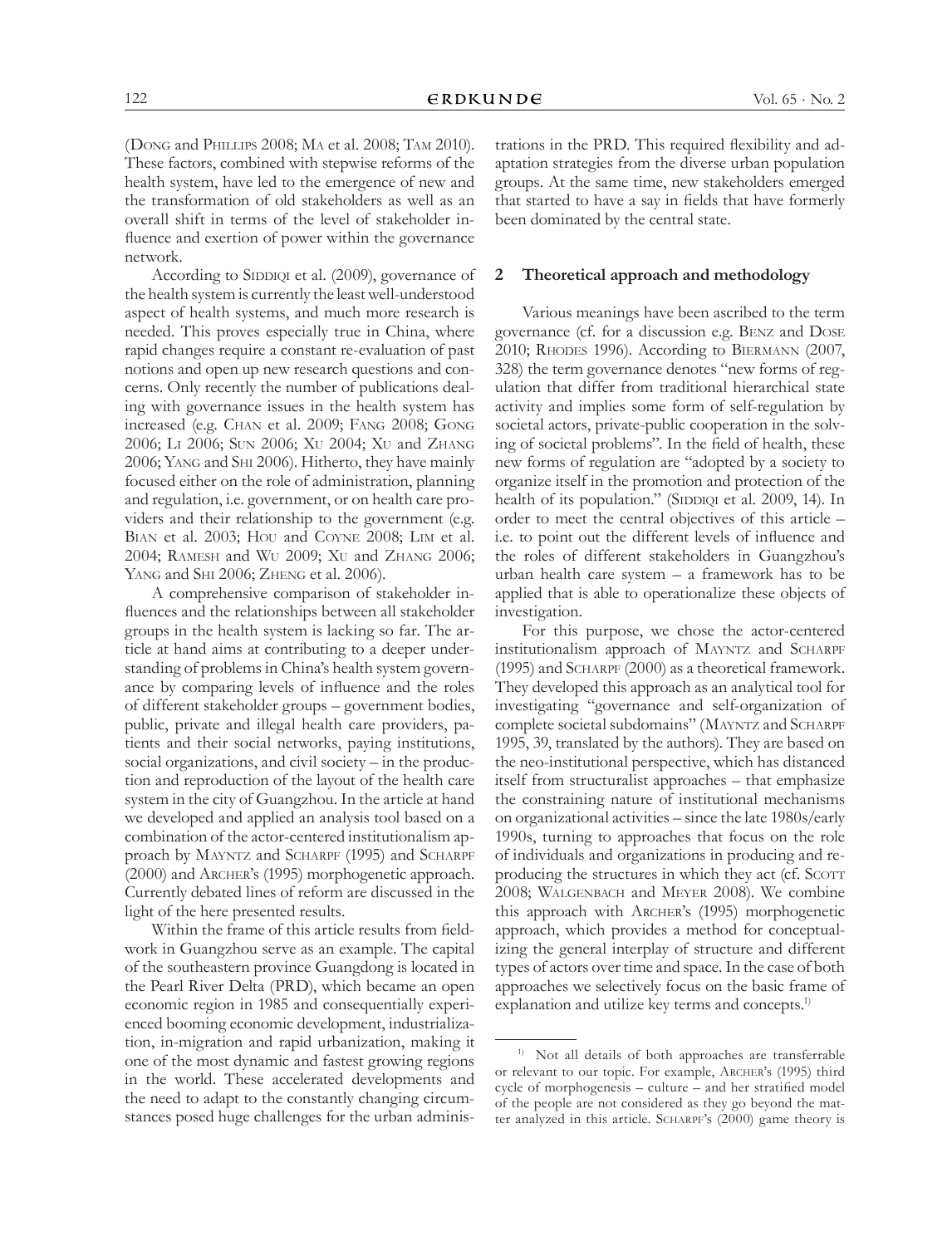MAYNTZ and SCHARPF's basic theoretical approach is displayed in figure 1. They confine institutions to regulatory aspects that "relate especially to the distribution and exertion of power, the definition of responsibilities, the availability of resources as well to authority and dependency relationships" (MAYNTZ and SCHARPF 1995, 40, translated by the authors). The institutional framework structures the activities of actors (individuals and organizations)

(Archer 1995, 76). She therewith claims that structure, which is the result of past action, will impact on subsequent action.

The result is continuous cycles in which prior structures are either reproduced and hence maintained (morphostasis) or transformed (morphogenesis). It is important to note that structure does not determine action or vice versa: "it is precisely because such elaboration is co-determined by the con-



**Fig. 1: Analytical model of the actor-centred institutionalism approach (source: Mayntz and Scharpf 1995, 45 (changedd))**

through defining the rules of membership, of legitimate forms of action, of access to resources and of the aims and values of actors (MAYNTZ and SCHARPF 1995, 49). The actor constellation is an umbrella term for the description of the complex logic of situation, in which actors interact, and how this interaction is perceived by the actors. It can be pictured as a network that represents the actors and their stabile and possibly even institutionalized relationships. The "types of interaction" concept is then introduced to systematically characterize the modes of social action coordination, which can be distinguished into one-sided or reciprocal adaption, negotiation, coordination and hierarchical steering (Mayntz and SCHARPF 1995, 61; SCHARPF 2000, 88, 91).

As a first enhancement (cf. Fig. 2 for the merged conceptualization), Archer's approach in more detail reflects on temporality, by underlining that the interplay of structure and the action of different actors operates sequentially, over different time periods: "that structure [defined here as the institutional and non-institutional frame] necessarily pre-dates the action(s) which transform it; and that structural elaboration [the outcome in MAYNTZ and SCHARPF's approach] necessarily postdates those actions"

ditional influence exerted by antecedent structures together with the autonomous causal powers of current agents, that society can develop in unpredictable ways" (Archer 1995, 75).

Central to the continuous cycles are interactions, which Archer defines with Buckley as a "system of interlinked components that can only be defined in terms of the interrelations of each of them in an ongoing developmental process that generates emergent phenomena – including those we refer to as institutional structure" (Buckley 1967 as cited in Archer 1982, 475). These interactions within the existing social structure cause the development of emergent properties, i.e. "relations between the results of interaction" (ARCHER 1982, 475), which posses causal powers of their own. Due to the emergence of such properties, groups or organizations as congregations of individuals can have their own powers, which are not possessed by the members independently of the group. Institutions as defined by Mayntz and Scharpf (cf. above) are such emergent properties. They also govern the power levels of stakeholders. Notwithstanding, individuals have their own powers, i.e. their own emergent powers, which are not possessed by any group they might be part of (Archer 1982, 475; Archer 1995).

Another important addition taken from ARCHER is her notion of the "stratified nature of social reality" (Archer 1995, 9): She claims that it is not enough to

not applicable as not enough information is available on the self-conceptions of stakeholders, their understanding of the situation of action and their interaction orientation.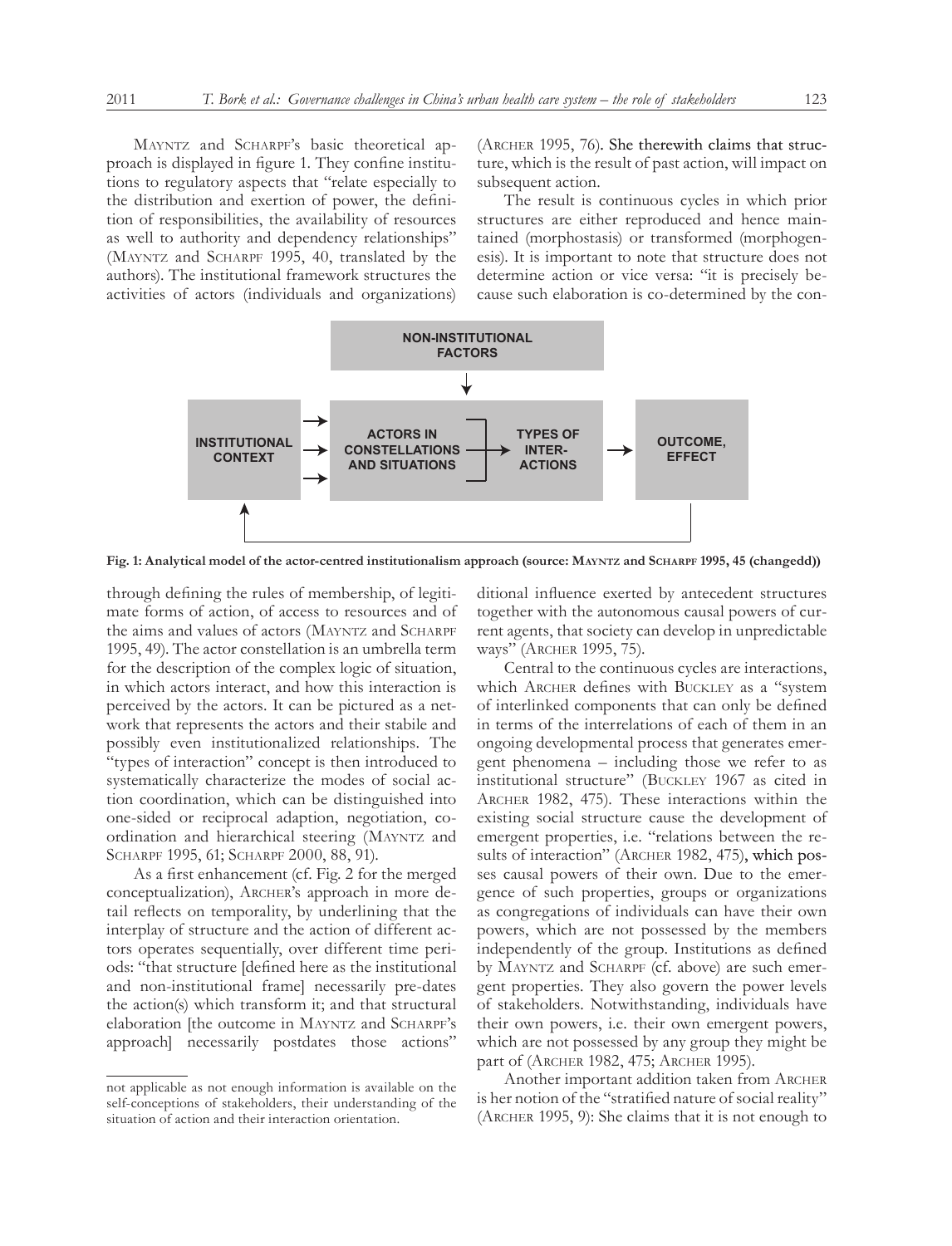

**Fig. 2: Refinement of the actor-centred institutionalism approach by Mayntz and Scharpf (1995) with the double morphogenetic/static cycles of structure and agency by Archer (1995)**

analyze individual actors (as is the case in GIDDENS' (1984) structuration theory that has lately often been used in neo-institutional approaches (cf. Scott 2008; WALGENBACH and MEYER 2008)), but that the role of congregations of actors has to be taken into account. She differentiates the latter into collectivities (unorganized groups of people, which are nevertheless a congregation through prior distributive structures), organised groups and populations; each of which possess different emergent properties<sup>2)</sup>. When looking at the differential power of different stakeholders in shaping structure, Archer emanates from a dual distinction in which she distinguishes between organised groups (cooperate agents) which are the main power in actively reshaping structures in a co-

ordinated way, and collectivities (primary agents) which are not actively involved in targeted remodelling of structures<sup>3)</sup> (ARCHER 1995, 190, 260–264).

In this context it is important to note that "Corporate Agency thus shapes the *context* for all actors (usually not in the way any particular agent wants but as the emergent consequence of corporate interaction). Primary Agency inhabits this context, but in responding to it also reconstitutes the *environ-*

<sup>&</sup>lt;sup>2)</sup> SCHARPF (2000, 96) introduces a similar but less refined concept with the "complex actor".

<sup>&</sup>lt;sup>3)</sup> Contrary to ARCHER, SCHARPF (2000) postulates that there is a continuum of integration of actors from merely aggregated individuals without collective aims, to collective actors with collective aims, actions and resources. We agree that there is nothing such as a clear boundary delimitating both forms of agency. However, in terms of the here presented example, there are clearly identifiable corporate and primary agents in Archer's sense (cf. chapter 5), which serve as a simplified and useful distinction for evaluating their influence.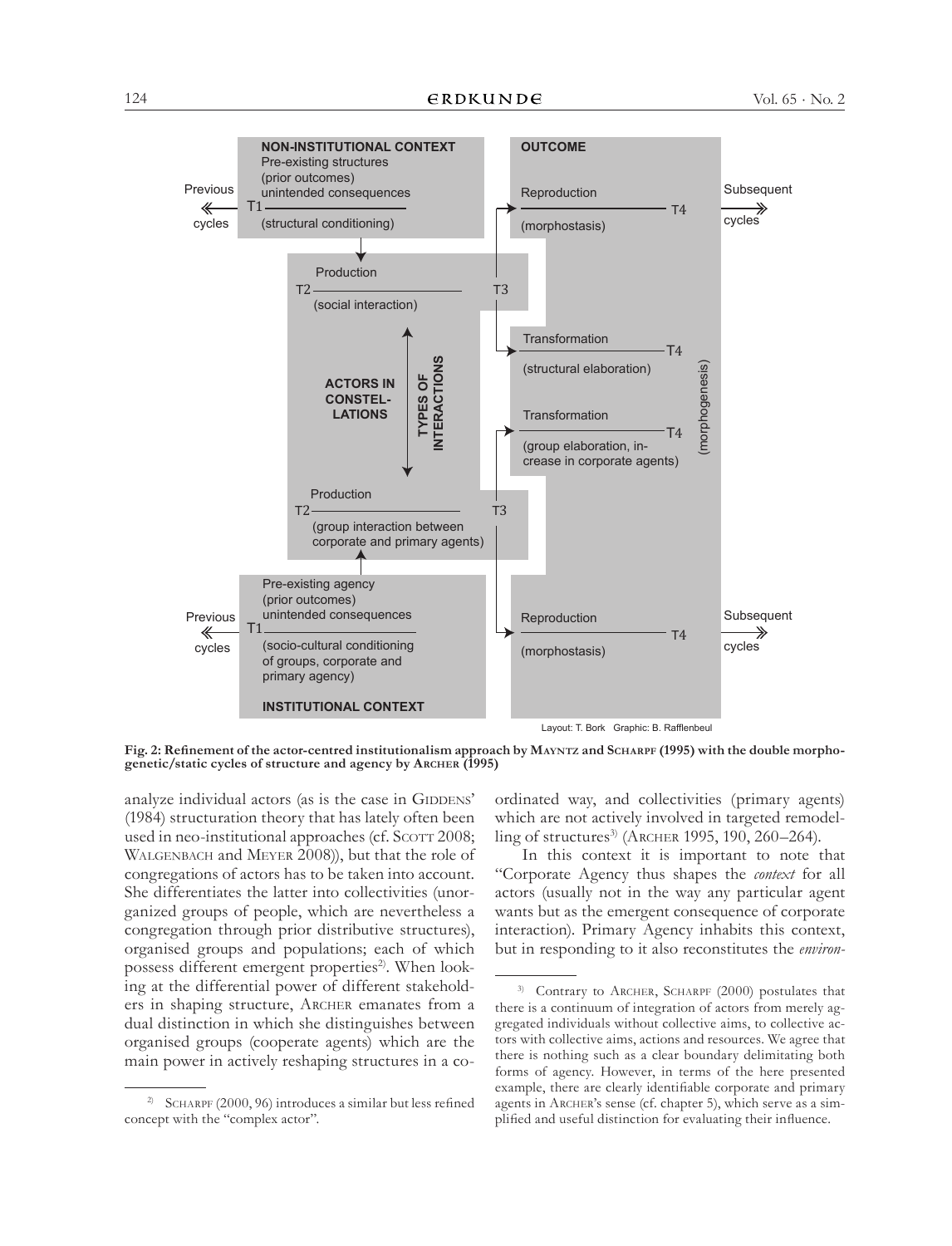*ment* which Corporate Agency seeks to control [...] Corporate Agency thus has two tasks, the pursuit of its self-declared goals, as defined in a prior social context and their continued pursuit in an environment modified by the responses of Primary Agency to the context which *they* confront" (ARCHER 1995, 260, emphasized as in the original). MAYNTZ and SCHARPF (1995, 48) underline that who becomes a corporate agent is mostly defined by institutional regulation – usually established by the state. Furthermore, they clarify that within corporate agents there may be influential individual actors or smaller groups of actors that dominate the action of corporate agents.

Archer distinguishes different cycles – the morphogenesis of structure and the morphogenesis of agency – which are relatively independent from each other, but nevertheless interact with each other. Respectively there are different types of emergent properties. Structural emergent properties are distinguished through their "*primary dependence upon material resources*, both physical and human" (ARCHER 1995, 175, emphasized as in the original), therefore they constitute what MAYNTZ and SCHARPF refer to as the non-institutional context. Agential emergent properties develop from group interaction between corporate and primary agents, which is based on the various institutions in Mayntz and Scharpf's sense, and thus forms the institutional context in which interaction takes place.

The fieldwork incorporates results from a joint Sino-German interdisciplinary research project. As local problems were found to interfere profoundly with the layout of the national health system international academic literature from the fields of public health and health governance was integrated (chapter 3). Primary data was collected in several fieldwork studies in Guangzhou City between December 2006 and January 2009. In-depth interviews were conducted with different stakeholders in the health system of Guangzhou City, including 27 interviews with administrative personnel, public, private and unregistered health care providers (who practice illegally), and representatives of individually organized NGOs. The aim of these interviews was to understand the roles of these different stakeholders and the development of their stakes in the local health system as well as their requirements.

The perspective of patients is limited to the group of rural-urban-migrants. Although they by now make up for roughly one sixth of China's total population and have been almost completely excluded from public urban health care planning and provision for a long time, scientific interest in this

heterogeneous group only has increased recently (e.g. Hu et al. 2008b; Mou et al. 2009; Todrys and Amon 2009; Wong and Song 2008; Xiang 2004), making the group of rural-urban-migrants a good marker for the evaluation of the recent reform efforts. 70 in-depth interviews with rural-urban migrants and results from a quantitative face-to-face survey with 450 internal migrants in the city of Guangzhou were integrated. Participants of the quantitative survey were recruited from four villages-in-the-city<sup>4)</sup> in Guangzhou (Donglang, Kengkou, Shipai, Xinfenghuang). The majority of internal migrants in Guangzhou live in villages-in-the-city (Taubmann 2002).

The national developments and reforms as discussed in chapter 3 will serve as a framework in which the results as presented in the findings section for the Guangzhou health care system will be discussed.

# **3 Current status of research: economic development, marketization and health governance reforms in China**

China's economic and social development neglected an important stage of institutional development, of which the absence of a clearly defined health system governance framework is a by-product. The most profound struggles in the post-reform era are linked to the breakdown of previous social security and health insurance schemes following the economic reforms after 1978 and the resulting financing problems (c.f. Du 2009; Gross 2006; Hu et al. 2008a; Liu and Mills 2002; Ramesh and Wu 2009; Yip and Hsiao 2008). Since the government's key priority during the first two decades following China's opening up was "blind pursuit of economic growth at all costs" (Peng 2004, 149), reforms of the health care system, which were partial and uncoordinated, had the primary aim of alleviating financing problems and achieving cost recovery (Bogg et al. 1996).

One of these reforms was far-reaching decentralization of financing, organization and manage-

<sup>4)</sup> China's villages-in-the-city are a special type of marginal settlement that have mushroomed in Chinese cities in the context of booming economic development, rapid in-migration and urban expansion processes since economic opening. They are former rural communities that are surrounded by urban land use or that are currently in the process of being engulfed by urban development due to massive urban sprawl.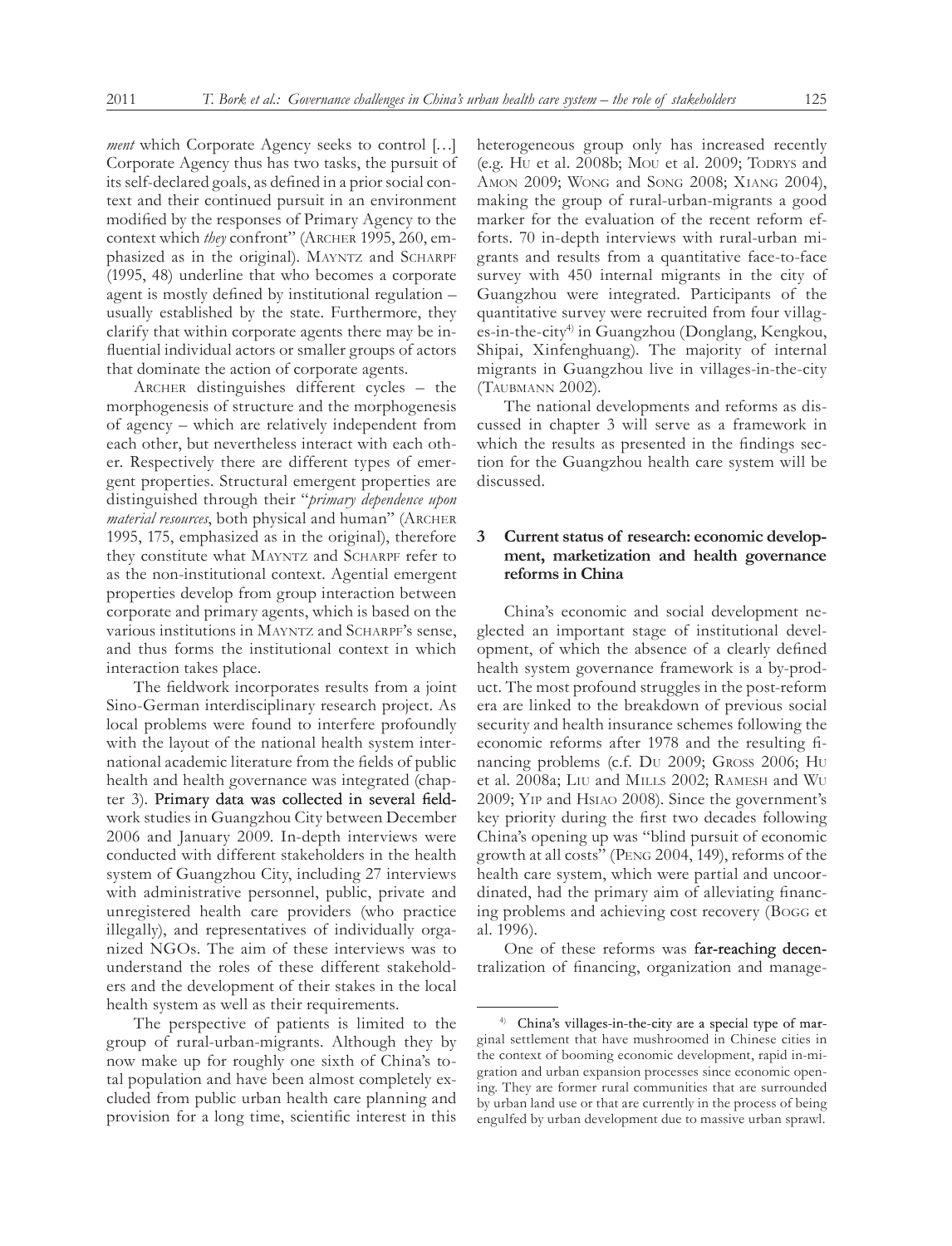ment of the health care system since the mid-1980s (cf. Liu et al. 2006). Decentralization was not accompanied by an institutionalization of the new centrallocal power relations for the most part, and has been applied very differently on the local level. As a consequence, informal institutions and informal unwritten regulation are important factors in the interaction between government bodies of different levels (Orban et al. 2003; Zheng 2000).

Further, financing reforms entailed substantial cuts in public financing, due to which public health care facilities are facing increased pressure to acquire their own funds. As a result of these cuts and the introduction of the so-called double-track price system<sup>5)</sup> (cf. Bian et al. 2003), over prescription of pharmaceuticals that are not subject to price regulation as well as the overuse of high-technology diagnosis methods have become a serious problem. Yip and Mahal (2008, 928) estimate that about 90% of the providers' budgets by now have to be derived from revenue-generating activities, therefore they "are public in name only" (Yang 2006, 71). The provision of basic curative and preventive care, from which no profit can be made, has been neglected at the same time.

As a general problem in China's social system, while pushing towards marketization, the government focused on policy making, but neglected the objective circumstances and the supporting measures needed to implement and enforce policies (Peng 2004). Due to a lack of regulation and regular inspections the behavior of most health care providers, pharmaceutical producers and suppliers as well as civil servants has become purely profit-oriented and corruption has become abundant, disregarding the actual aim to improve public health (Cohen 2006; Li 2006; Liu and Yi 2004; Wang 2003). This problem is aggravated by a lack of separation of regulation, planning and administrative functions which results in dysfunctional regulation and therefore a defective governance framework: Deficient monitoring in general and insufficient independent monitoring by external bodies or regulators in particular result in a lack of control of health care facilities and their fulfillment of regulatory requirements (Peng 2004; Sun 2006; Xu and Zhang 2006).

Considering the power relations within the health care system, the responsibility of developing public hospitals – which are dominant in terms of patient numbers (Li 2006) – has to a large degree been passed on to the hospitals' managers. These use their information advantage, firstly to avoid government control in order to develop their hospitals in the increasingly competitive health care market, and secondly to influence aspects linked to regulation, e.g. the determination of prices for new pharmaceuticals and health services (Li 2006). The influence of public hospitals in the healthcare market was strengthened since managers and staff "have formed their own inner circles to protect the interest of their own small group" (Yang 2006, 71). Besides, imbalances in the health system are enhanced by the fact that key positions in the health care sector continue to be allocated on the basis of personal relations and political interests, and promotions are sold for cash (cf. Yong and Ran 2006).

Among the most profound negative effects on public health that followed economic and social reforms are the acceleration of socio-economic and regional disparities in access to health care and in health status, the (re)emergence of infectious diseases, and, compared to the accelerated economic development, a relatively modest record of health improvements – all of which have been discussed in numerous publications (e.g. Fang et al. 2010; Gao et al. 2002; Gao et al. 2001; Liu et al. 1999; Liu et al. 2008; REDDY 2008). Only in recent years has China's government admitted these negative developments and launched initiatives to counteract them (cf. Chen 2009; Liu 2009; Ma et al. 2008; Wang 2008). However, actual implementation of new reforms as well as the fulfillment of promulgated goals is by far deficient up-to-date (cf. Ge et al. 2005; Liu and Mills 2002; Sun 2006; Wu 2008; Yip and Mahal 2008).

Reacting to the breakdown of health insurance schemes of the Mao era, the basic urban medical insurance (BIS for employees) was introduced in 1998, and the new cooperative medical scheme (NCMS) for rural areas followed in 2003. In addition, new schemes for the unemployed and for population groups which are outside of the labor force (e.g. children) in urban areas (BIS for residents, introduced 2007) as well as insurance schemes for migrants are being experimented with locally. In 2008, 89.7% of rural residents were members of NCMS and 44.2% of urban residents members of BIS (MoH 2009). However, patients still pay 45.2% of their health spending out-of-pocket according to China's Health Survey (data for 2007, MoH 2009). One of the reasons is that each insurance policy covers different services and pharmaceuticals, and coverage is generally limited to certain services and

<sup>5)</sup> In accordance with the double-track price system basic medical services and pharmaceuticals have to be provided at regulated prices, while all other services and medical products are subject to market pricing.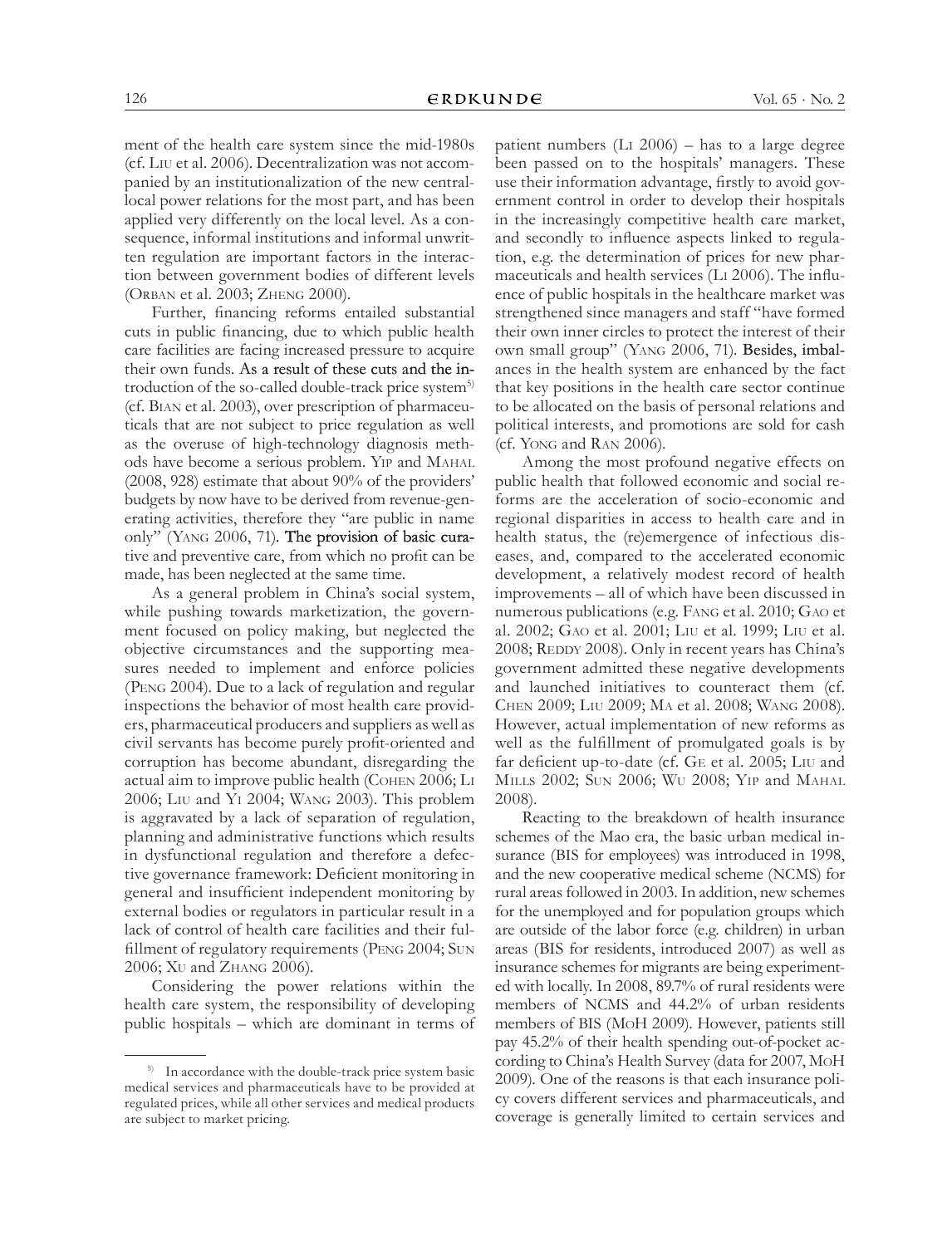drugs (cf. BATTACHARJYA and SAPRA 2008). This means that even insured patients are not financially resilient to all types of health risks.

# **4 Findings**

# **4.1 Government bodies**

Like in China's overall administrative system, the health care system in Guangzhou is currently highly fragmented with a variety of government departments responsible for different health system- and health care-related fields. In addition, regulation and administrative functions are all carried out by government bodies without independent supervision and monitoring (07/39/A, 07/41/A, 07/42/A, for a comprehensive overview on regulatory institutions in China and their effectiveness cf. Fang 2008). This greatly impedes effective health administration and regulation. Furthermore, vertical as well as horizontal cooperation between and within administrative units is low (07/41/A), which prevents data and information exchange. Likewise, cooperation and exchange between administration and government-owned health facilities or related institutions are far too limited and practically non-existent with private facilities (07/38/A, 07/41/A, 07/99/Su(f), 07/118/A).

According to an expert from the health administration, whilst facing new tasks due to decentralization, administrative and regulatory bodies in Guangzhou, are severely lacking financial and human capital  $(07/41/A<sup>6</sup>)$ . Regulation and control of health care providers are hence rather aiming at enhancing cost recovery in the state-subsidized branches of the health care sector than at warranting the provision of appropriate health care to the population (07/41/A). As a consequence, private providers who do not receive state subsidies are even more inadequately monitored than their public counterparts (07/41/A).

The lack of executive personnel together with weak executive legislation results in powerlessness

towards illegal providers<sup>7</sup>: Possibilities to intervene are restricted to punishment through fines and confiscation of equipment, both of which do not prevent providers from continuing to operate their clinics or from reopening them elsewhere in order to obviate paying the fine (07/32/Su(in), 07/40/Su(in), 07/41/A). In addition, two unregistered health care providers  $(07/32/Su(in), 07/40/Su(in))$  reported that the executive personnel either required or accepted bribes in order to overlook their existence or that of competing unregistered providers.

To prevent a further increase in the overprovision of health care services (triggered by marketization and booming economic development), in Guangzhou, licensing of new private providers was restricted (07/41/A). Yet, our interviews showed that weak regulation and control led to the informalization of providers in some cases, as they opened facilities and started practicing despite their failure to register (07/40/Su(in).

#### **4.2 Health care providers**

Due to privatization, the Chinese health care system is becoming increasingly complex and pluralistic, as former and new government-owned health institutions are supplemented by an increasing number of private providers and also hybrid public-private partnership units. Despite diversification, public health care provision, and in this context especially public hospitals, are still dominant in urban areas (cf. chapter 3). Some of the reasons which migrants who were interviewed in both the qualitative and quantitative surveys gave are a lack of trust in the quality of services and skills of health professionals in private facilities and public facilities of lower hierarchy. This has often led the interviewees to seek care in hospitals independent of the severity of the medical problem faced, i.e. also in cases in which hospital care is not necessary, such as in the case of colds and other upper respiratory tract infections. Another likely reason applying to the general population in cities is the fact that many insurance schemes only reimburse costs incurred in public facilities (cf. Fig. 3).

In interviews with public, private and illegal practitioners in Guangzhou several interviewees, especially illegal providers, complained about financial

<sup>6)</sup> Interviews which were conducted during our own fieldwork are indicated by code. The first two digits indicate the year. The following sequence of digits mirror the number in our interview list and the status of the interviewee:  $A =$  administration,  $Su =$  formal (f) or informal (in) health care provider,  $N = NGO$  or social organization. For example "08/105/A" means that this interview was conducted in 2008 with a representative of an administrative unit. Due to their large number, in case of the in-depth interviews with migrants, no single interview codes are listed.

<sup>&</sup>lt;sup>7)</sup> If a facility lacks one of three necessary licenses – a business license, a license for the medical unit and a license for the practicing physician – it has officially been regarded illegal since the year 1998.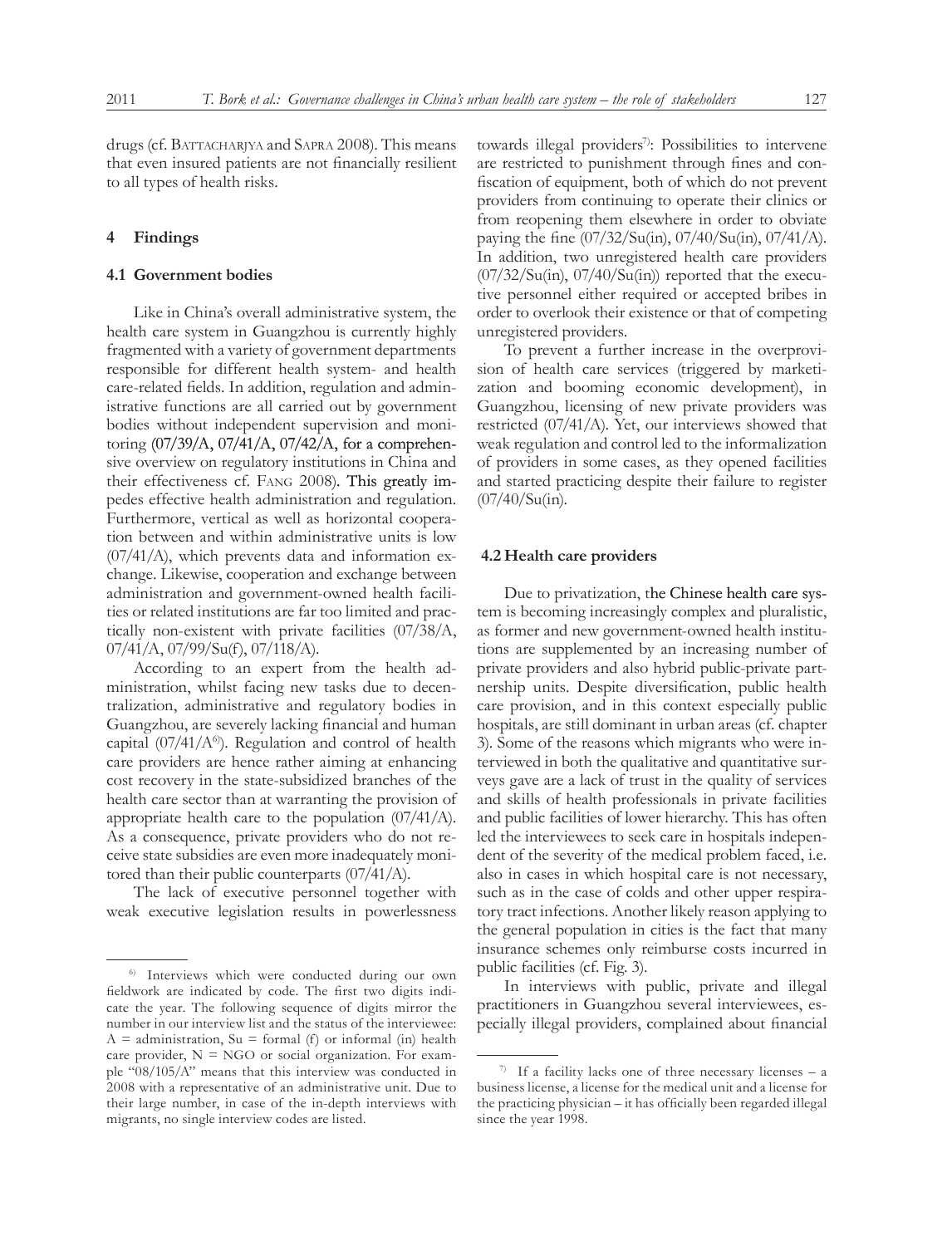hardships (07/32/Su(in), 07/35/Su(f), 07/40/Su(in),  $07/114/Su(f)$ ). As a result of the lack of public finances, the organization and financing of special health services for vulnerable groups are almost completely left to public health care providers, without support from the responsible local health administration (07/35/Su(f), 07/99/Su(f), 07/114/Su(f), 07/116/Su(f), 07/117/Su(f)). Only government-owned health facilities receive subsidies for these services; their operating ranges, however, can be determined by the facilities themselves and thus subsidies are often rather invested in developing the facility than in creating health care services for vulnerable parts of the population (07/35/Su(f), 07/41/A). The most common free service offered by health facilities are free check-ups (07/35/Su(f), 07/118/A). Several patients interviewed in in-depth interviews complained that after the free check-up it was recommended to them to undertake further procedures for which they had to pay and which they did not do, because they did not think that they were necessary.

Among the migrants surveyed in Guangzhou, almost one third assumed that doctors would treat them better if they paid under-the-table-fees, and of those patients who had visited a health facility in Guangzhou before, two thirds assumed that the health personnel had carried out more examinations or prescribed more medicine than necessary. In addition to financial hardship, lack of social responsibility among health care providers must be seen as an explanation for an increasingly commercial orientation and the choice of illegal strategies in order to improve revenues. Considering the interviews with the health care providers this applies especially to illegal providers, who virtually speculate with the health of their patients.

### **4.3 Patients and their social networks**

Problems linked to the affordability of health care and its consequences have been the most significant negative development of the post-reform era in the scientific literature (cf. chapter 3). Interestingly, survey results showed that among the migrant sample financial constraints were not the primary reason for not consulting medical advice or choosing self-treatment, but lack of responsiveness by the suppliers towards patients' needs: In the quantitative survey, time constraints (long or inconvenient waiting hours) were the most frequently, and feeling of discomfort with health professionals the second most frequently named reasons for not consulting medical advice. In addition, interviewees complained about inscrutable bureaucratic procedures in health facilities (e.g. for registration or payment) in the in-depth interviews.

Uninsured and poor population groups, especially rural-urban migrants, are much more likely to use services offered by unregistered providers (07/35/ Su(f),  $07/40/Su(in)$ ,  $07/102/N$  and are more vulnerable to ill-treatment by these providers, which aggravates already existing disparities in health status between poor and affluent population groups.

Deficiencies in individual access to formal health care or support were partly countervailed through financial support or care by the interviewees' social networks, as well as through migrants' different strategies, according to both qualitative and quantitative data sources. Among the strategies were self-care, including buying medicine in drugstores based on the migrants' own knowledge or diagnosis by the pharmacists, making use of the less expensive services of illegal providers, returning to the place of origin in order to receive more affordable health care and to be cared for by the social network in the place of origin or in Guangzhou. Furthermore some of the interviewed migrants had health insurance coverage (NCMS, cf. chapter 3) in their place of origin which covers the costs of doctor's visits in their hometowns.

Further problems which were identified for the migrant sample were limited knowledge about health care options as well as lack of awareness concerning the existence of unregistered providers. Both problems were linked to deficient access to sources of information on available services or the use of questionable sources of information (e.g. TV commercials, advertisements) and low levels of education, but were also fostered by the increased supply diversity. In addition, consumer behaviour included some irrational features that call for an improved demand management, e.g. the propensity to want medication, the tendency to consult hospitals independent of actual need and frequent use of intravenous drips. These tendencies were also found in other segments of the population by Gong (2006).

Since patients are not organized (apart from social organizations, cf. section below) and lack legal representation they have no chance of realizing their interests and pressing for the recognition of their needs in terms of health care (07/102/N, 07/121/N).

#### **4.4 Paying institutions**

Paying institutions in China are still dominantly government-owned providers, though coverage rate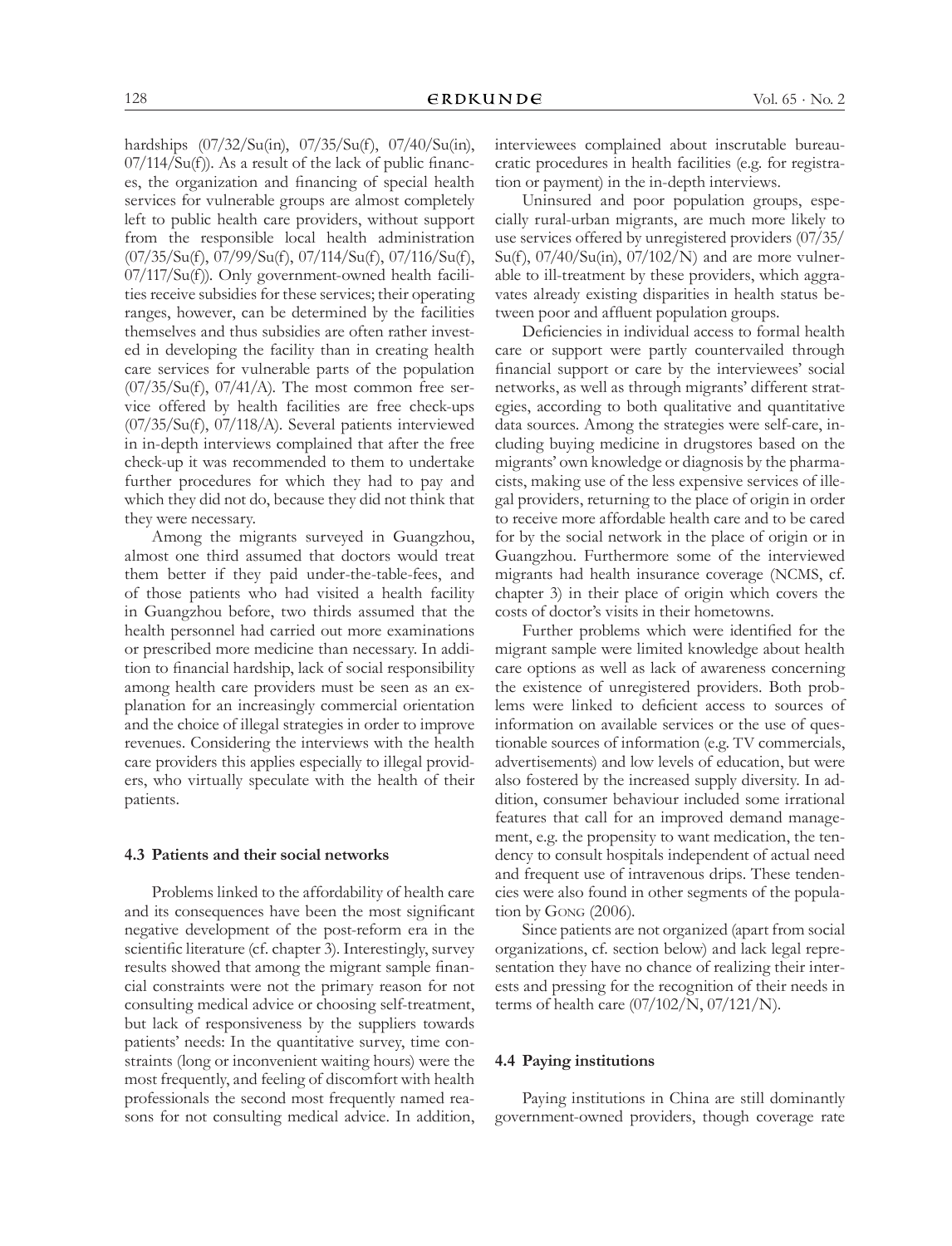with commercial insurances is growing at a fast pace due to many gaps left by NCMS and BIS schemes (cf. chapter 3) with regard to population groups and/or medical fields and pharmaceuticals not covered by government-initiated schemes. In general, most health insurance schemes are partial schemes. In Guangzhou, anti-poverty schemes and financial medical assistance (MFA) schemes have been established, but, according to an expert in the health administration of Guangzhou City, access barriers to the schemes are high (07/41/A).

As a further finding, in expert interviews with representatives of economic collectives in the villages-in-the-city, which succeeded the former rural village committees, it was discovered that some of these organizations established insurance schemes for their members (which does not include the migrant population in these settlements), independent of the official schemes (cf. chapter 2). The establishment of these schemes was an answer to the breakdown of the former cooperative health insurance systems, and they are persistent despite the development of other new schemes. In each village-in-the-city these schemes are organized differently (07/38/A, 08/103/A, 08/104/A, 08/105/A, 08/106/A, 08/107/A, 08/108/A, 08/109/A, 08/110/A).

In qualitative interviews, migrants complained about complex and inscrutable proceedings in applying for health insurance in general. Lack of knowledge on fields actually covered by insurance schemes was another problem identified in the quantitative survey. The diversity of schemes and the many fundamental changes of the schemes during the last years make it hard for patients to obtain sufficient information on options and their applicability, especially that of partial private insurance schemes is subject to fortuity.

In opposition to social insurance systems as e.g. in Germany, where paying institutions make contracts on services and prices with health care providers, and thereby take over a regulating role, Chinese insurance providers are not likewise involved in regulation and their influence in the network of stakeholders is therefore rather low.

# **4.5 Civil society and state-organized social organizations**

The activities of non-governmental organizations (NGOs) in China are still fairly limited. So-called NGOs are predominantly government-organized or quasi-official NGOs, while privately run NGOs, initiated from bottom-up, are rather small and less influential. In general, there is a wide continuum of organizations in terms of government influence, control mechanisms, and ownership (Lee and Wang 2005, 46, 49). Closest to the Western notion of NGOs are the bottom-up, individually-organized private nonenterprise organizations, as they are defined legally in China.

Two representatives of NGOs interviewed in Guangzhou (07/102/N, 07/121/N) complained that their status was uncertain and they faced a high risk of being banned at any time. Legalization requires registration, payment of a registration fee and subordination to an organization that offers guidance, which neither managed to obtain. The strategy of one was to register as an economic unit, while the other operates despite failure to register legally. Both complained that consequentially their operation range was very limited and obtaining funding is difficult. Both interviewees stated that they depended on foreign funding (including funding from Hong Kong, which plays a major role).

Local communities in Guangzhou have reservations towards the establishment of NGOs, as they fear that they might have a daunting effect on potential investors (07/42/A, 07/102/N). Among NGOs related to the field of health, those dealing with workers' rights, which often include support in case of occupational diseases, are most numerous, according to our interviewees (07/121/N, 07/102/N).

A special Chinese type of government-organized or quasi official NGOs are so-called social organizations of all types and at different levels. Their role in the reform process has been and continues to be gradually strengthened in the context of the administrative shift towards "small government and big society" (cf. Lee and Wang 2005, 49–50). One of the latest initiatives is the strategy of "community building", which intends to develop the two grassroots administrative units – Street Office and Residents' Committee (cf. BRAY 2006; WANG 2002). It aims at increasing selfmanagement, self-education and self-service, i.e. managing and carrying out various tasks (e.g. security or sanitation) by relying mainly on own human as well as material resources, reducing the need for government investment and intervention.

Activities – all of which are usually restricted to members of the social organizations – of such organizations that were interviewed in the field of health include for example the organization of free medical services (e.g. check-ups), of health information campaigns, and of sports activities as well as hygiene and sanitation services, and direct care (e.g. for the elderly) (07/38/A, 08/104/A, 07/114/N, 07/115/A, 07/118/A,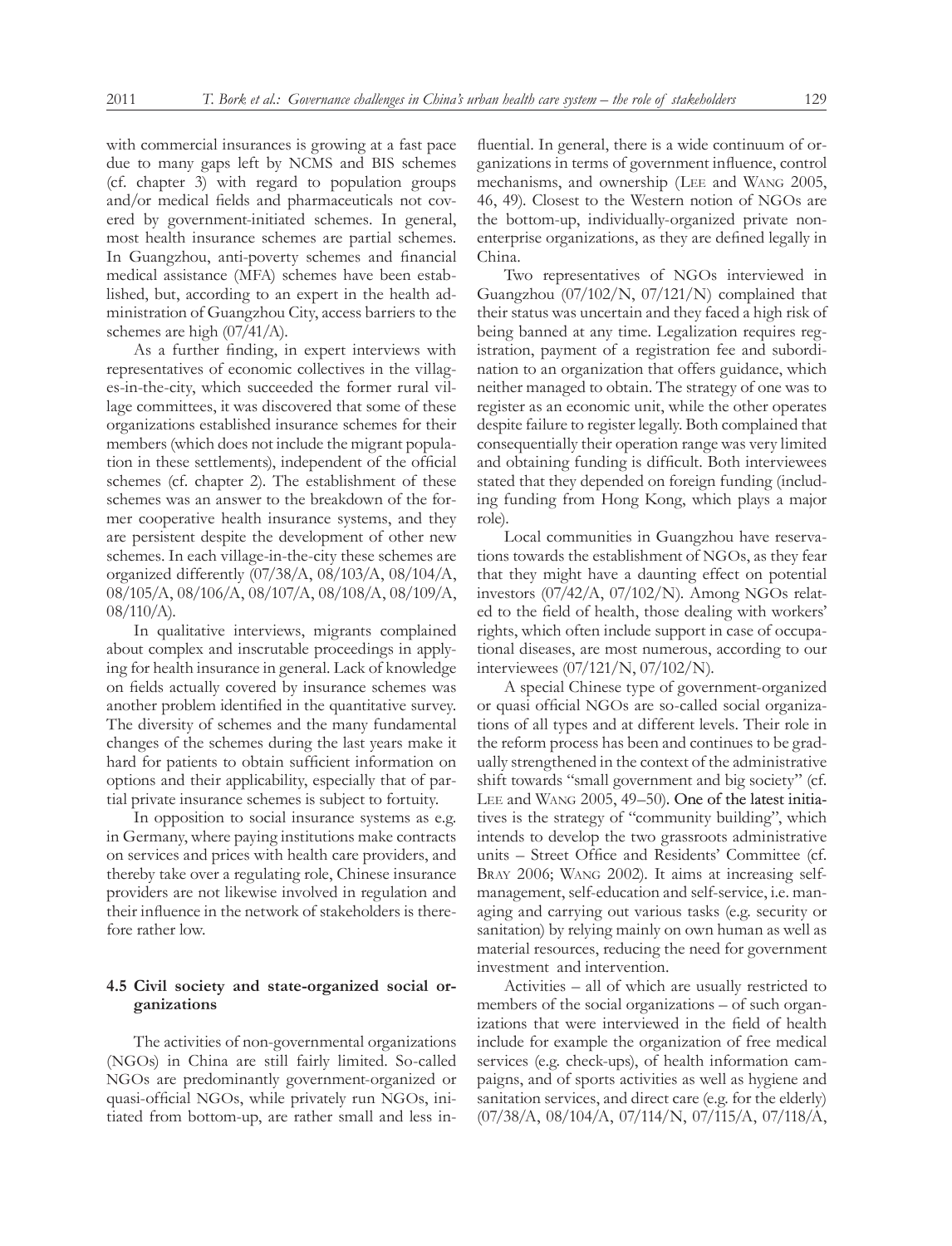07/39/A). However, they in fact are subsidiary units of government agencies whose role is to present the government's views to people, not vice versa. Furthermore they offer their services only to a certain part of the population in the city.

# **5 Discussion**

Conflating general problems in the health care system with the findings and the theoretical framework leads to the following conclusions on the power network in Guangzhou's urban health system, which is displayed in figure 3. Corporate agency is still majorly embodied by the state institutions – as the state still has the major power in defining who can become a corporate agent, and hierarchical steering is the dominant type of interaction. However, hospital managers as influential individual actors within public hospitals, social organizations, and to a smaller degree NGOs are playing an increasing role in the layout of the health care system. The majority of health care providers as well as patients and their social networks are not organized and thus act as primary agents within the overall network of stakeholders. Through multiple individual strategies they reshape the system through aggregated effects.

Through stepwise reforms of the health system but also the overall economic and social spheres, the health system has been in a state of constant morphogenesis throughout the last 30 years. It is characterized by the following conditions and trends (cf. Fig. 3):

- 1. decreasing authority of state administration and a weak execution of regulation,
- 2. an unbalanced high and increasing influence of health care providers,
- 3. a powerless and unrepresented group of patients and their different social networks,
- 4. relatively powerless paying institutions,
- 5. a currently relatively low though growing influence of social organizations and the civil society.

According to Chung (2007), the decentralization of administration has not necessarily led to a loss of control of the government in China. In the case of the health care sector, however, we claim that government authority has been substantially weakened in the stakeholder network as a result of the following reasons: firstly, insufficient human and financial capital at lower levels and slow general development efforts and, secondly, the failure to provide explicit models and regulations in the fields of organization, management and financing of health care provided by central authorities.

Fragmentation of responsible units, informal relations between units as well as corruption and financing problems result in a lack of control of health care providers, as could be shown in Guangzhou. As has been argued in chapter 3, a major problem which fosters the lack of control is the lack of separation of regulation, planning and administrative functions. Hence, some health care providers partly influence decision-making as corporate agents.

Furthermore, as primary agents, health care providers have multiple strategies of bypassing regulation aimed at controlling their behaviour. Hence they have increasingly shaped the layout of health care provision in an improper fashion. For example, in Guangzhou illegal providers continue to operate their clinics since punishment by executive personnel is not effective or they manage to survive through bribing the authorities. Formal providers urge patients to pay under-the-table fees and they generate artificial demand due to unnecessary treatments or by prescribing unnecessary medication, which is sold in their facilities.

Patients, as primary agents, influence the developments of the health care system through various individual strategies. For example, by using illegal health care providers as an alternative to the more expensive formal services, patients foster the development of these providers. By making use of their insurance in their places of origin, patients manage to circumvent the restrictions imposed by the Chinese household registration system.

However, due to the absence of political organization and representation, patients are subject to the arbitrariness of health care and insurance providers, which holds particularly true for less affluent patients. They have little capacity to judge the quality of services, while the government vacated its role in provider control and in safeguarding social justice. After the breakdown of the social security system that followed the opening reforms, social networks have taken over a greater supporting role, also in the health sector, thus strengthening the social networks and relations which traditionally have played an important role in Chinese society; they could be taken as a starting point for establishing increased patient organization and participation in the health system in the long term.

Patients' level of influence could also be increased by strengthening non-governmental and social organizations. Even if these organizations cur-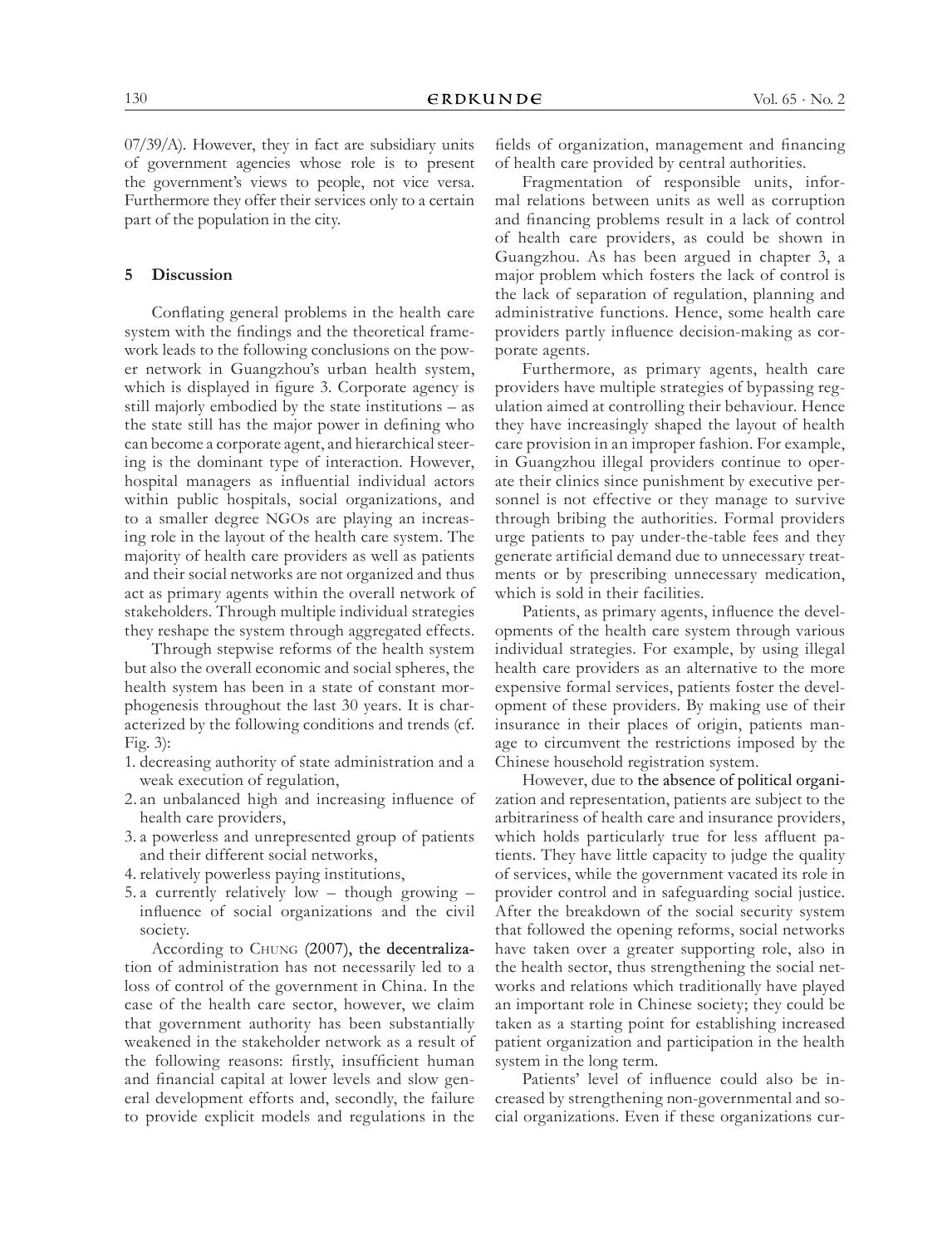

**Fig. 3: Actor constellation, types of interaction and the morphogenesis of power and the exertion of influence within the network of stakeholder groups in Guangzhou's urban health care system between 1979 and 2009**

rently still play a negligible role, they have entered a phase of rapid development since the 1980s (in urban areas since 1984 (cf. Lee and Wang 2005; Sun 2006)) and many of them are linked to the health sector. They could play an important role in the future in supplementing formal health services (e.g. in obtaining funds for facilities offering services for needy population groups, establishing networks of neighbourhood support or initiating health information campaigns). The establishment of self-organized insurance schemes offered by economic cooperatives of villages-in-the-city, which hence act as corporate agents, to their members, shows the high potential of the activities of such organizations and their flexible adaptation to gaps in the official health system. Nevertheless, while currently the operations of NGOs are very restricted, the activities of social organizations benefit only parts of the population. It must be warranted in the future that governmentorganized social organizations benefit all members of society.

Considering China's authoritarian regime strengthening civil society organizations might appear utopian. However, in the context of being faced with increasing protest activity and opposition in terms of deficiencies in intra-state relations, the Chinese Communist Party is debating political structural reforms which are supposed to establish accountability, transparency, reliability and trust among the population. The political leadership consents that rule of law, a higher degree of participation and sound supervision and balancing of insti $tutions - is the goal of political reform (HEBERER)$ and SCHUBERT 2006). These debates are often neither taken notice of adequately by Western nor by Chinese scholars. Nevertheless, all in all, China's 30-year-reform process shows that there have not been shortcomings in good intentions and promulgations, but rather in their realization, in their consistency with existing policies, regulations and guidelines and in their concrete formulation and configuration, which deviate from original targets.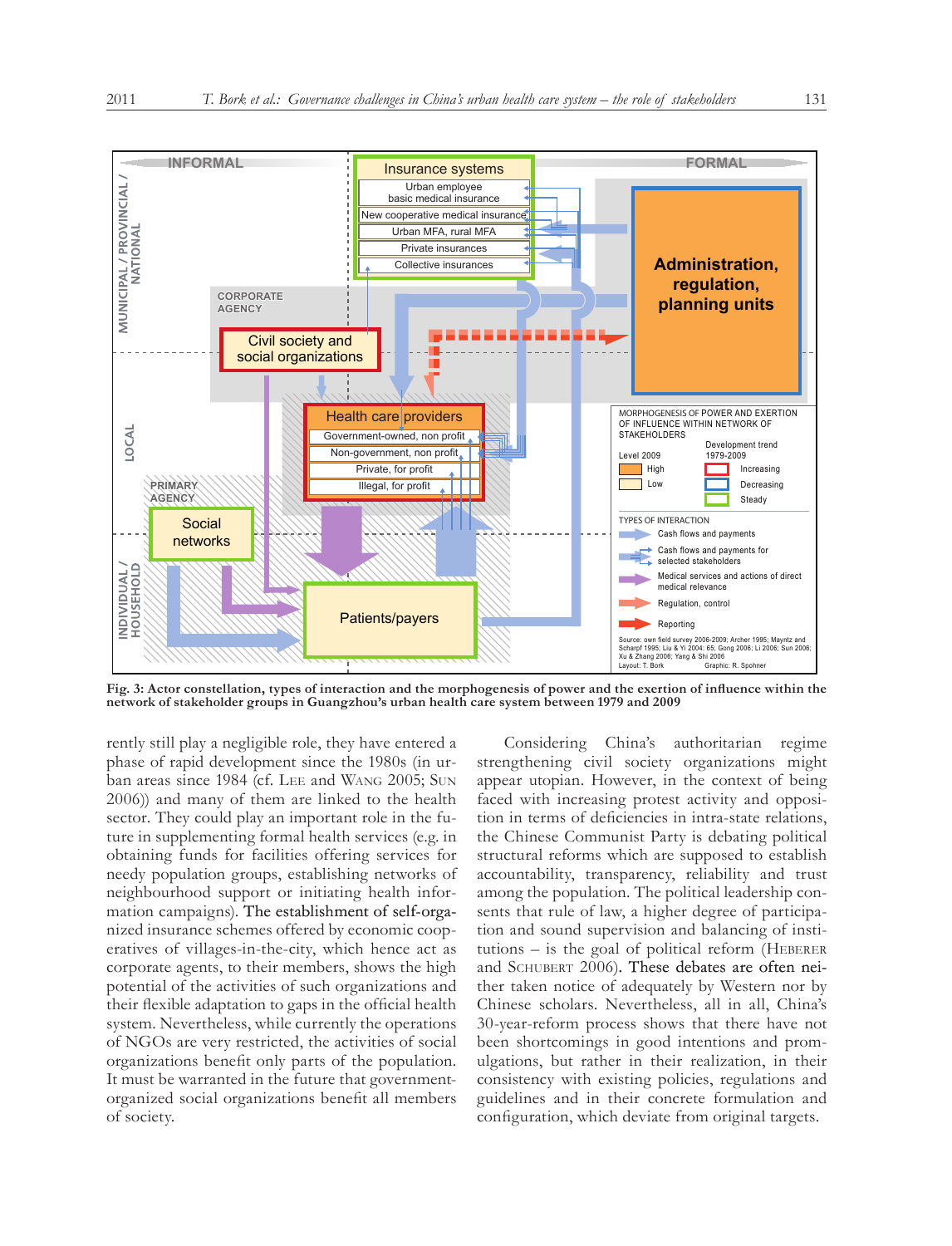# **6 Conclusions**

The analysis of levels of influence of different stakeholders and governance problems in the Chinese health system suggests that, firstly, in the long term an all-embracing health governance framework needs to be established that includes third-party independent monitoring and supervision to ensure a balanced stakeholder network. The third party's interests must clearly differ from the providers' interests.

As a prerequisite, secondly, the organization of administration must be greatly improved. According to SIDDIQI et al. (2009), health system governance can perhaps be improved without addressing the overall governance of a country. In regard to China, however, this is not the case: Current major deficiencies of the health system are indirectly and directly related to economic reforms, general administrative structures, and informal aspects in governance and especially government. General steering problems, as e.g. corruption, are flourishing in all sectors and are not restricted to the health system. Separate solutions for the health care sector, therefore, would not have much success, which is also due to the high fragmentation of health-relevant administration into various ministries, departments and bureaus outside the health sector. Hence, an abrogation of administrative fragmentation, a clear assignment of responsibilities and possibly the subordination of most health- and medicine related fields to the Ministry of Health and respective health departments and bureaus seem to be prerequisites. In addition, as long as health governance is not given a higher priority in the overall governance framework, the impact of a health system reform will be rather limited.

Thirdly, a greater integration of interests of all stakeholders and higher collaboration must be achieved. The transfer of our theoretical frame that is derived from a conflation of MAYNTZ and SCHARPF (1995), Scharpf (2000) and Archer (1995) shows that although hierarchical steering by the municipal administrative units in Guangzhou is still intended to be in place, new corporate agents – influential hospital managers, social organizations as well as NGOs – emerged that together with the multiple adaption or circumvention strategies by primary agents – patients and health care providers – are significantly reshaping the health system.

Currently, two possible reform lines are being discussed in China: the provision of basic health services for free or at substantially discounted prices which would be financed by increasing the budgets of public health facilities, and the expansion of government-subsidized health insurance schemes (cf. Ramesh and Wu 2009). On the one hand, the effectiveness of the former is limited due to the aggravation of already rocketing financing problems, meaning that neither an improvement of the quality of services nor the responsiveness and integrity of health care personnel can be warranted. On the other hand, as explicated above, the mere expansion of the social health insurance system with its partial schemes is also by no means sufficient. Independent of the overall financing reform that will be imposed, our analysis shows that a restructuring of functions and power of stakeholders in the health care system is needed in any case.

# **Acknowledgements**

The results presented in this article were obtained in the frame of the project "Informal Migrant Communities and Health Strategies in Urban Villages in Pearl River Delta, China", which is part of the Priority Programme 1233 "Megacities – Megachallenge: Informal Dynamics of Global Change", funded by the German Research Foundation (DFG). The research project is a collaboration of the Institute of Geography, University of Cologne, Germany, the Institute of East Asian Studies, Free University Berlin, Germany, and the School of Geography and Planning as well as the Department of Anthropology, both Sun Yat-sen University, Guangzhou, China. The authors would like to thank especially Prof. Xue Desheng and Dr. Li Zhigang for their advice and support.

## **References**

- Archer, M. S. (1982): Morphogenesis versus structuration on combining structure and action. In: British Journal of Sociology 33 (4), 455–483. DOI: [10.2307/589357](http://dx.doi.org/10.2307/589357)
- (1995): Realist social theory: the morphogenetic approach. Cambridge, New York, Melbourne.
- BATTACHARJYA, A. S. and SAPRA, P. K. (2008): Health insurance in China and India: segmented roles for public and private financing. In: Health Affairs 27 (4), 1005–1015. DOI: [10.1377/hlthaff.27.4.1005](http://dx.doi.org/10.1377/hlthaff.27.4.1005)
- BENZ, A. and DOSE, N. (2010<sup>2</sup>): Governance Modebegriff oder nützliches sozialwissenschaftliches Konzept? In: Benz, A. and Dose, N. (eds.): Governance – Regieren in komplexen Regelsystemen. Eine Einführung. Wiesbaden, 13–36.
- Bian, Y.; Sun, Q.; Jan, S.; Yu, J. and Meng, Q. (2003): Dual practice by public health providers in Shandong and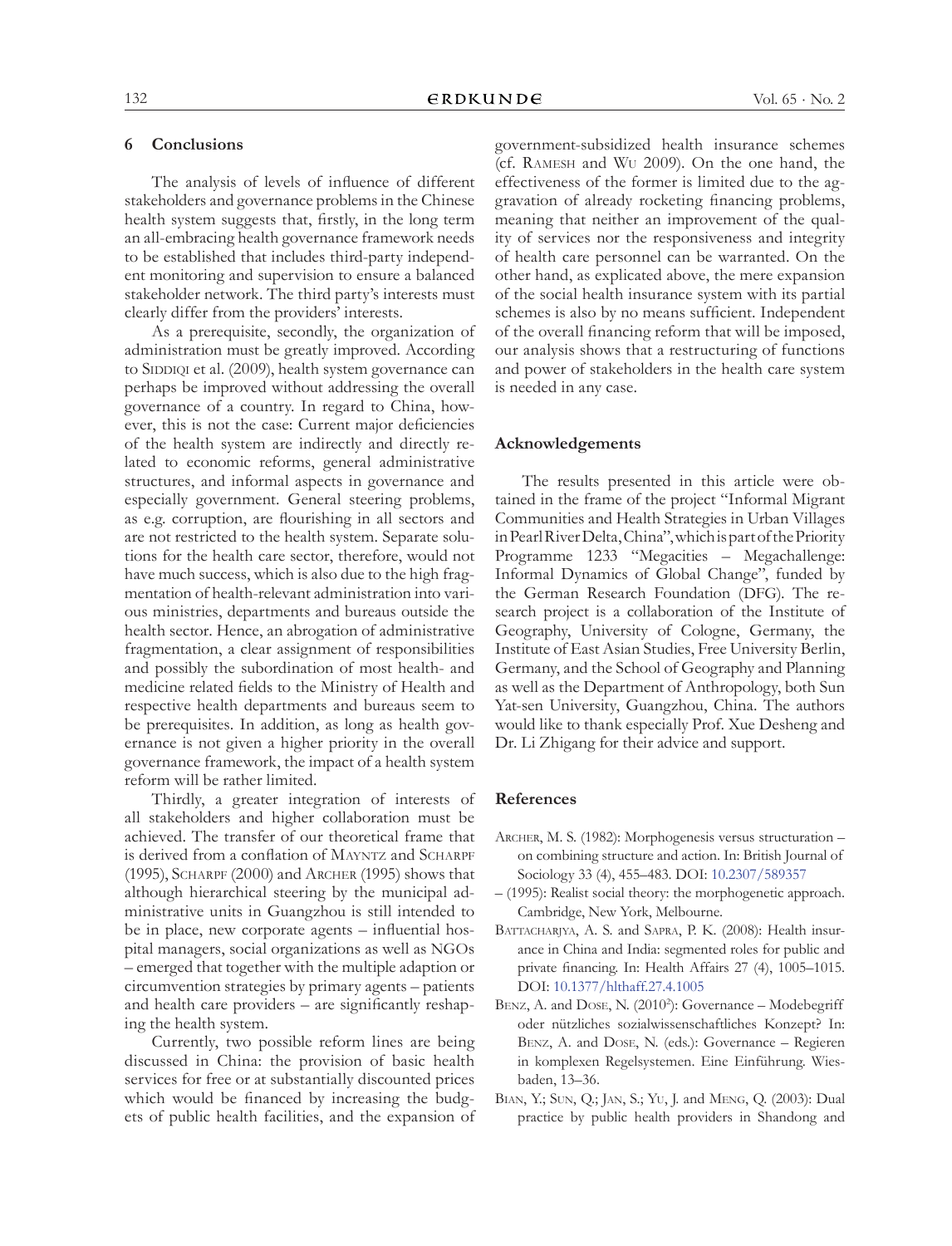Sichuan provinces, China. In: HEFP Working Paper 07/03, 1–35.

- BIERMANN, F. (2007): 'Earth system governance' as a crosscutting theme of global change research. In: Global Environmental Change 17, 326–337. DOI: [10.1016/j.](http://dx.doi.org/10.1016/j.gloenvcha.2006.11.010) [gloenvcha.2006.11.010](http://dx.doi.org/10.1016/j.gloenvcha.2006.11.010)
- Bogg, L.; Dong, H.; Wang, K.; Cai, W. and Diwan, V. (1996): The cost of coverage: rural health insurance in China. In: Health Policy and Planning 11 (3), 238–252. DOI: [10.1093/heapol/11.3.238](http://dx.doi.org/10.1093/heapol/11.3.238)
- Bray, D. (2006): Building 'community': new strategies of governance in urban China. In: Economy and Society 35 (4), 530–549. DOI: [10.1080/03085140600960799](http://dx.doi.org/10.1080/03085140600960799)
- Chan, L. H., Lee, P. K. and Chan, G. (2009): China engages global health governance: processes and dilemmas. In: Global Public Health 4 (1), 1–30. DOI: [10.1080/17441690701524471](http://dx.doi.org/10.1080/17441690701524471)
- Chen, Z. (2009): Launch of the health-care reform plan in China. In: Lancet 373 (9672), 1322–1324. DOI: [10.1016/S0140-6736\(09\)60753-4](http://dx.doi.org/10.1016/S0140-6736(09)60753-4)
- Chung, H. (2007): The change in China's state governance and its effects upon urban scale. In: Environment and Planning 39 (4), 789–809. DOI: [10.1068/a3842](http://dx.doi.org/10.1068/a3842)
- Cohen, J. C. (2006): Pharmaceuticals and corruption: a risk assessment. In: TRANSPARENCY INTERNATIONAL (ed.): Global corruption report. Health and corruption. London, Ann Arbor, 77–85.
- Dong, Z. and Phillips, M. R. (2008): Evolution of China's health care system. In: Lancet 372 (9651), 1715–1716. DOI: [10.1016/S0140-6736\(08\)61351-3](http://dx.doi.org/10.1016/S0140-6736(08)61351-3)
- Du, J. (2009): Economic reforms and health insurance in China. In: Social Science & Medicine 69 (3), 387–395. DOI: [10.1016/j.socscimed.2009.05.014](http://dx.doi.org/10.1016/j.socscimed.2009.05.014)
- FANG, J. (2008): The Chinese health care regulatory institutions in an era of transition. In: Social Science & Medicine 66 (4), 952–962. DOI: [10.1016/j.socscimed.2007.11.016](http://dx.doi.org/10.1016/j.socscimed.2007.11.016)
- FANG, P.; DONG, S.; XIAO, J.; LIU, C.; FENG, X. and WANG, Y. (2010): Regional inequality in health and its determinants: evidence from China. In: Health Policy 94 (1), 14–25. DOI: [10.1016/j.healthpol.2009.08.002](http://dx.doi.org/10.1016/j.healthpol.2009.08.002)
- Gao, J.; Qian, J.; Tang, S.; Eriksson, B. and Blas, E. (2002): Health equity in transition from planned to market economy in China. In: Health Policy and Planning 17 (Suppl.1), 20–29. DOI: [10.1093/heapol/17.suppl\\_1.20](http://dx.doi.org/10.1093/heapol/17.suppl_1.20)
- Gao, J.; Tang, S.; Tolhurst, R. and Rao, K. (2001): Changing access to health services in urban China: implications for equity. In: Health Policy and Planning 16 (3), 302–312. DOI: [10.1093/heapol/16.3.302](http://dx.doi.org/10.1093/heapol/16.3.302)
- Ge, Y.; Ding, N.; Gong, S.; Wang, L.; Wang, X.; Shi, G. and Lei, H. (2005): "Dui zhongguo yiliao weisheng tizhi gaige de pingjia yu jianyi" (China's health care system reform, the evaluation and recommendations). In: Zhongguo fazhan pinglun (China Development Review) Special Edition 1, 1–14.
- GIDDENS, A. (1984): The constitution of society. 2000<sup>12</sup> ed. Cambridge, Malden.
- Gong, S. (2006): Supply and demand in China's health resources and health care reform. In: Social Sciences in China Special Issue: Reform of the Public Health System (Autumn 2006), 76–84.
- Gross, P. (2006): Health financing trends in Greater China. In: Leung, G. M. and Bacon-Shone, J. (eds.): Hong Kong's health system. Reflections, perspectives and visions. Hong Kong, 397–417.
- HEBERER, T. and SCHUBERT, G. (2006): Political reform and regime legitimacy in contemporary China. In: Asien 99 (April), 9–28.
- Hou, X. and Coyne, J. (2008): The emergence of proprietary medical facilities in China. In: Health Policy 88 (1), 141–151. DOI: [10.1016/j.healthpol.2008.03.004](http://dx.doi.org/10.1016/j.healthpol.2008.03.004)
- Hu, S.; Tang, S.; Liu, Y.; Zhao, Y.; Escobar, M.-L. and Ferranti, D. D. (2008a): Reform of how health care is paid for in China: challenges and opportunities. In: Lancet 372 (9652), 1846–1853. DOI: [10.1016/S0140-](http://dx.doi.org/10.1016/S0140-6736(08)61368-9) [6736\(08\)61368-9](http://dx.doi.org/10.1016/S0140-6736(08)61368-9)
- Hu, X.; COOK, S. and SALAZAR, M. A. (2008b): Internal migration and health in China. In: Lancet 372 (9651), 1717–1719. DOI: [10.1016/S0140-6736\(08\)61360-4](http://dx.doi.org/10.1016/S0140-6736(08)61360-4)
- Lee, S.-C. and Wang, Y. (2005): A study on the establishment and transformations of Chinese type Quangos. In: International Review of Public Administration 10  $(1), 45 - 57.$
- Li, W. (2006): Institutional reform and governance of public hospitals. In: Social Sciences in China Special Issue: Reform of the Public Health System (Autumn 2006), 85–97.
- Lim, M. K.; Yang, H.; Zhang, T. H.; Zhou, Z. J.; Feng, W. and Chen, Y. D. (2004): China's evolving health care market: how doctors feel and what they think. In: Health Policy 69 (3), 329–337. DOI: [10.1016/j.health](http://dx.doi.org/10.1016/j.healthpol.2004.01.001)[pol.2004.01.001](http://dx.doi.org/10.1016/j.healthpol.2004.01.001)
- Liu, X. and Mills, A. (2002): Financing reforms of public health services in China: lessons for other nations. In: Social Science & Medicine 54 (11), 1691–1698. DOI: [10.1016/S0277-9536\(01\)00337-9](http://dx.doi.org/10.1016/S0277-9536(01)00337-9)
- Liu, X. and Yi, Y. (2004): The health sector in China: Policy and institutional review. Worldbank Background Paper accessible at: [http://siteresources.worldbank.org/INTEAPREG](http://siteresources.worldbank.org/INTEAPREGTOPHEANUT/Resources/502734�1129734318233/policyandinstitutionalreview-final.pdf)-

[TOPHEANUT/Resources/502734–1129734318233/](http://siteresources.worldbank.org/INTEAPREGTOPHEANUT/Resources/502734�1129734318233/policyandinstitutionalreview-final.pdf) [policyandinstitutionalreview-final.pdf](http://siteresources.worldbank.org/INTEAPREGTOPHEANUT/Resources/502734�1129734318233/policyandinstitutionalreview-final.pdf) (08.09.2006).

Liu, X. Y.; Martineau, T.; Chen, L. P.; Zhan, S. K. and Tang, S. L. (2006): Does decentralisation improve human resource management in the health sector? A case study from China. In: Social Science & Medicine 63 (7), 1836–1845. DOI: [10.1016/j.socsci](http://dx.doi.org/10.1016/j.socscimed.2006.05.011)[med.2006.05.011](http://dx.doi.org/10.1016/j.socscimed.2006.05.011)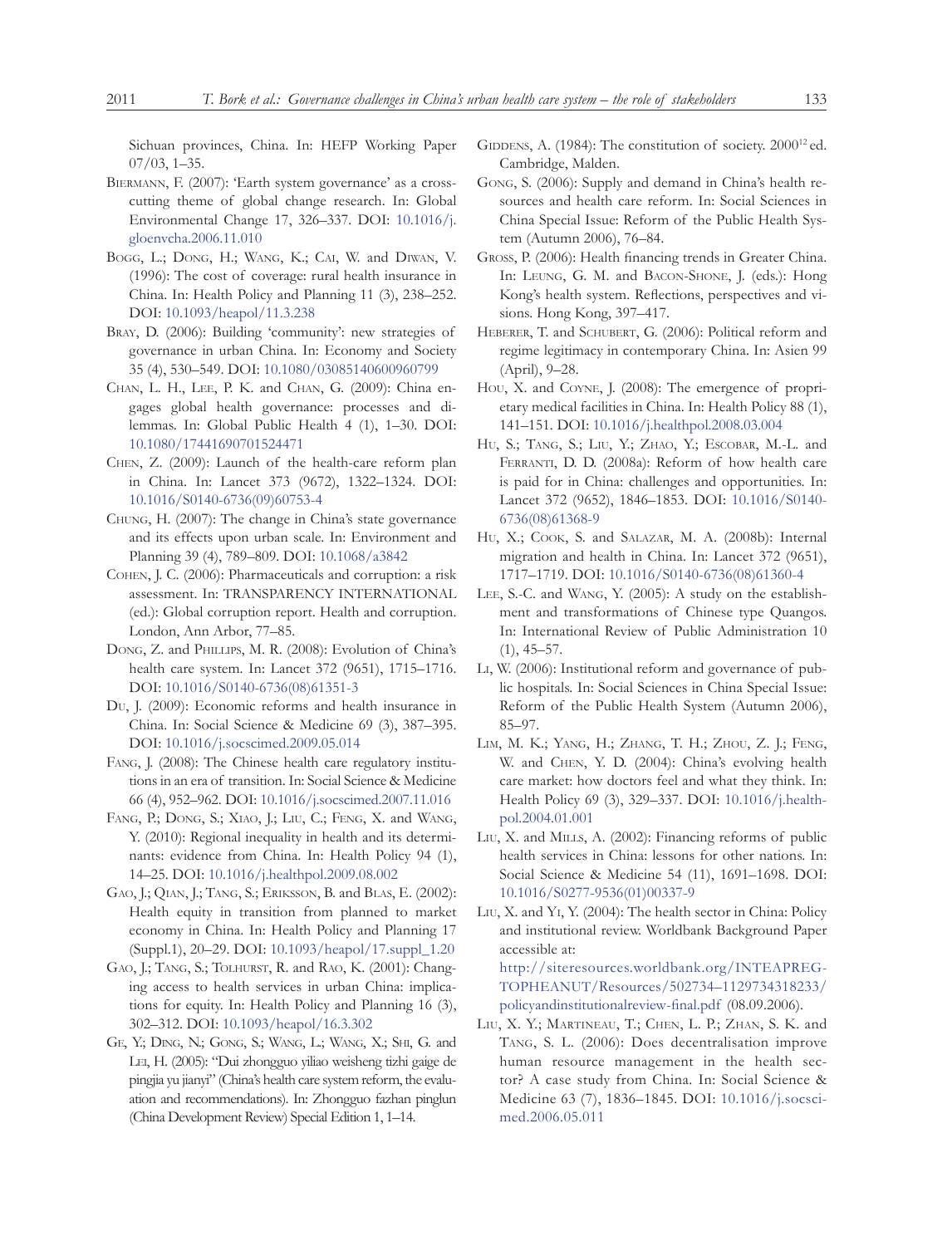- Liu, Y. (2009): Reforming China's health care: for the people, by the people? In: Lancet 373 (9660), 281–283. DOI: [10.1016/S0140-6736\(09\)60080-5](http://dx.doi.org/10.1016/S0140-6736(09)60080-5)
- LIU, Y.; HSIAO, W. C. and EGGLESTON, K. (1999): Equity in health and health care: the Chinese experience. In: Social Science & Medicine 49 (10), 1349–1356. DOI: [10.1016/](http://dx.doi.org/10.1016/S0277-9536(99)00207-5) [S0277-9536\(99\)00207-5](http://dx.doi.org/10.1016/S0277-9536(99)00207-5)
- LIU, Y.; RAO, K.; WU, J. and GAKIDOU, E. (2008): China's health system performance. In: Lancet 372 (9653), 1914–1923. DOI: [10.1016/S0140-6736\(08\)61362-8](http://dx.doi.org/10.1016/S0140-6736(08)61362-8)
- MA, J.; Lu, M. S. and QUAN, H. (2008): From a national, centrally planned health system to a system based on the market: lessons from China. In: Health Affairs 27 (4), 937–948. DOI: [10.1377/hlthaff.27.4.937](http://dx.doi.org/10.1377/hlthaff.27.4.937)
- Mayntz, R. and Scharpf, F. W. (1995): Der Ansatz des akteurzentrierten Institutionalismus. In: Mayntz, R. and Scharpf, F. W. (eds.): Gesellschaftliche Selbstregelung und politische Steuerung. Schriften des Max-Planck-Instituts für Gesellschaftsforschung Köln 23. Frankfurt a. M., New York, 39–72.
- MoH (2009): "2009 Zhon Guo Wei Sheng Tong Ji Ti Yoo 2009" (China Health Survey 2009). accessible at: [http://www.moh.gov.cn/publicfiles/business/html](http://www.moh.gov.cn/publicfiles/business/htmlfiles/mohbgt/s8274/200905/40765.htm)[files/mohbgt/s8274/200905/40765.htm](http://www.moh.gov.cn/publicfiles/business/htmlfiles/mohbgt/s8274/200905/40765.htm) (17.09.2009).
- Mou, J.; Cheng, J. Q.; Zhang, D.; Jiang, H. P.; Lin, L. Q. and GRIFFITHS, S. M. (2009): Health care utilisation amongst Shenzhen migrant workers: does being insured make a difference? In: BMC Health Services Research 9, 214. DOI: [10.1186/1472-6963-9-214](http://dx.doi.org/10.1186/1472-6963-9-214)
- Orban, E.; Chen, X. and Koehn, P. H. (2003): Great power decentralization and the management of global/local economic policy and relations: lessons in fluidity from the People's Republic of China. In: International Review of Administrative Sciences 69 (2), 235–258. DOI: [10.1177/0020852303069002008](http://dx.doi.org/10.1177/0020852303069002008)
- PENG, X. (2004): Establishing and perfecting a social policy system for society on an ultra-large scale. In: Social Sciences in China 25 (4), 146–153.
- Ramesh, M. and Wu, X. (2009): Health policy reform in China: lessons from Asia. In: Social Science & Medicine 68 (12), 2256–2262. DOI: [10.1016/j.socsci](http://dx.doi.org/10.1016/j.socscimed.2009.03.038)[med.2009.03.038](http://dx.doi.org/10.1016/j.socscimed.2009.03.038)
- REDDY, S. G. (2008): Death in China: market reforms and health. In: International Journal of Health Services 38 (1), 125–141. DOI: [10.2190/HS.38.1.g](http://dx.doi.org/10.2190/HS.38.1.g)
- RHODES, R. A. W. (1996): The new governance: governing without government. In: Political Studies 44 (4), 652– 667. DOI: [10.1111/j.1467-9248.1996.tb01747.x](http://dx.doi.org/10.1111/j.1467-9248.1996.tb01747.x)
- SCHARPF, F. W. (2000): Interaktionsformen. Akteurzentrierter Institutionalismus in der Politikforschung. Opladen.
- SCOTT, W. R. (2008): Institutions and organizations. Ideas and interests. Los Angeles, London, New Delhi, Singapore.
- SIDDIQI, S.; MASUD, T. I.; NISHTAR, S.; PETERS, D. H.; SABRI, B.; BILE, K. M. and JAMA, M. A. (2009): Framework for assessing governance of the health system in developing countries: gateway to good governance. In: Health Policy 90 (1), 13–25. DOI: [10.1016/j.healthpol.2008.08.005](http://dx.doi.org/10.1016/j.healthpol.2008.08.005)
- Sun, B. (2006): New breakthrough required for China's public health system reform. In: Social Sciences in China Special Issue: Reform of the Public Health System (Autumn 2006), 98–106.
- Tam, W. (2010): Privatising health care in China: problems and reforms. In: Journal of Contemporary Asia 40 (1), 63–81. DOI: [10.1080/00472330903270700](http://dx.doi.org/10.1080/00472330903270700)
- Taubmann, W. (2002): Urban administration, urban development and migrants enclaves: the case of Guangzhou. In: Wong, K. Y. and Shen, J. (eds.): Resource management, urbanization, and governance in Hong Kong and the Zhujiang Delta. Hong Kong, 79–96.
- TODRYS, K. W. and AMON, J. J. (2009): Within but without: human rights and access to HIV prevention and treatment for internal migrants. In: Global Health 5, 17. DOI: [10.1186/1744-8603-5-17](http://dx.doi.org/10.1186/1744-8603-5-17)
- WALGENBACH, P. and MEYER, R. (2008): Neoinstitutionalistische Organisationstheorie. Stuttgart.
- Wang, S. (2002): On the politics and participation in the development of urban communities in China. In: Social Sciences in China 23 (2), 4–13.
- Wang, S. (2003): "Zhongguo gonggong weisheng de weiji yu zhuanji" (Crises and of public health in China). In: Bijiao (Comparative Studies) 7, 51–71.
- Wang, S. G. (2008): The 'great transformation': the double movement in China (Karl Polanyi). In: Boundary 2 35 (2), 15–47. DOI: [10.1215/01903659-2008-002](http://dx.doi.org/10.1215/01903659-2008-002)
- Wong, D. F. K. and Song, H. X. (2008): The resilience of migrant workers in Shanghai China: the roles of migration stress and meaning of migration. In: The International Journal of Social Psychiatry 54 (2), 131–143. DOI: [10.1177/0020764007083877](http://dx.doi.org/10.1177/0020764007083877)
- Wu, F. L. (2008): China's great transformation: neoliberalization as establishing a market society. In: Geoforum 39 (3), 1093–1096. DOI: [10.1016/j.geofo](http://dx.doi.org/10.1016/j.geoforum.2008.01.007)[rum.2008.01.007](http://dx.doi.org/10.1016/j.geoforum.2008.01.007)
- Xiang, B. (2004): Migration and health in China: problems, obstacles and solutions. Asian Metacenter for Population and Sustainable Development Analysis Research Papers 17. Accessible at:

[http://www.populationasia.org/Publications/RP/AM](http://www.populationasia.org/Publications/RP/AMCRP17.pdf)-[CRP17.pdf](http://www.populationasia.org/Publications/RP/AMCRP17.pdf) (12.05.2007).

- Xu, Y. (2004): The role of government in social welfare in China. In: Social Sciences in China 25 (4), 138–145.
- Xu, Y. and Zhang, X. (2006): Reform of health care system seen in the light of institution-building. In: Social Sciences in China Special Issue: Reform of the Public Health System (Autumn 2006), 134–145.